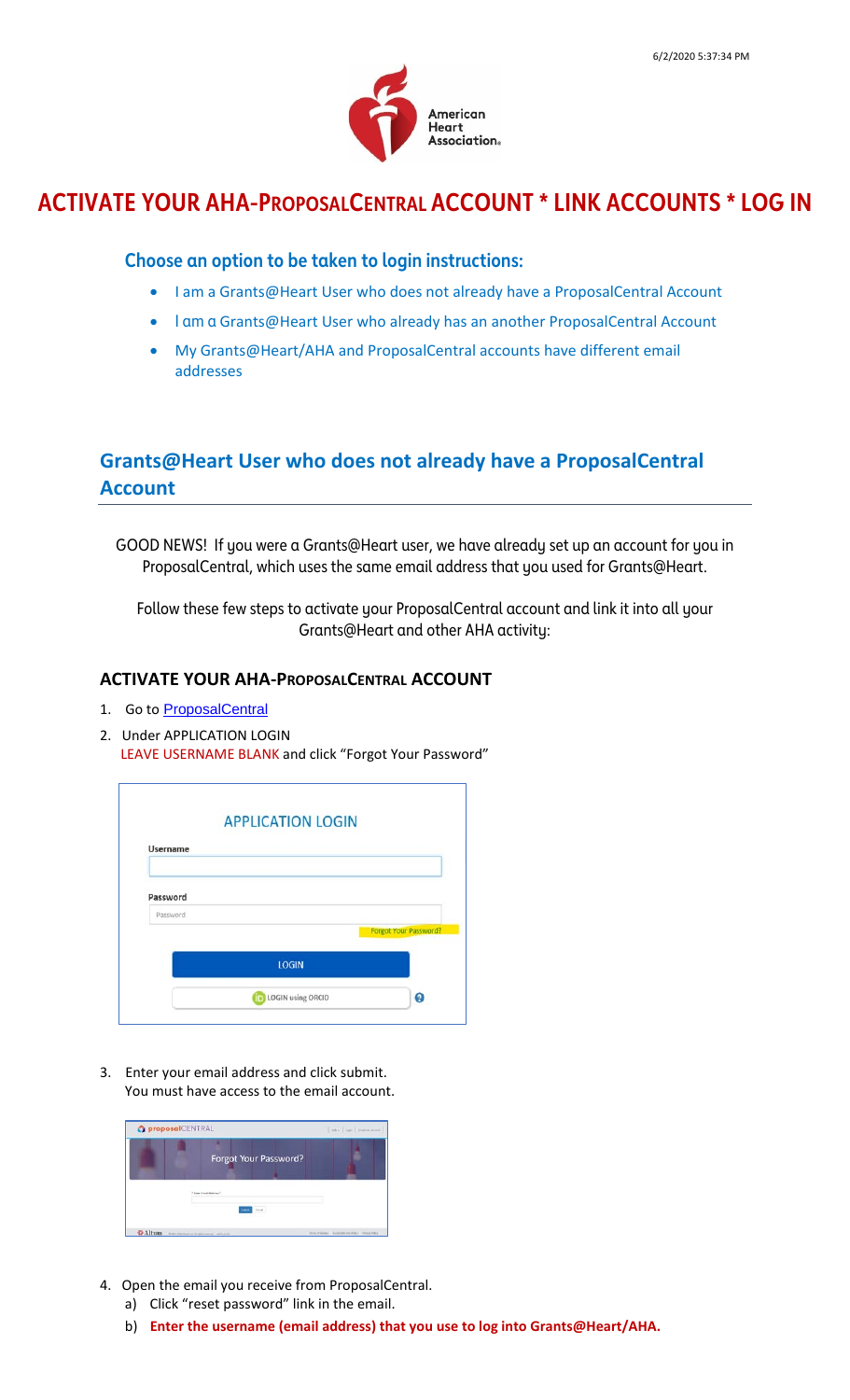c) Enter a password. This password may be the same or different from your current Grants@Heart/AHA password, and the new password will not affect the latter. Note that you will continue to use your current Grants@Heart/AHA username and password to log onto ProposalCentral, once the accounts have been linked.

#### **LINK YOUR NEW PROPOSALCENTRAL AND AHA ACCOUNTS**

Now that you have successfully completed your ProposalCentral account activation, you will link it to your Grants@Heart/AHA account. You need to do this only once to forever link your research records that are now in ProposalCentral with your other AHA information.

#### 1. **Go to the [AHA-Proposal Central](https://professional.heart.org/professional/ResearchPrograms/UCM_506014_AHA-ProposalCentral.jsp) login page.**

### **Bookmark this page for easy access in the future.**

**Log in here every time you wish to access your AHA applications, awards and peer review information. This now takes the place of Grants@Heart.**

| SCIENCE VOLUNTEER WARNING SIGNS<br>Q<br>Search AHA/ASA                                                                                                                                                                                                                                                        |                                                                                                                                                  | <b>DONATE</b>                                                                       |
|---------------------------------------------------------------------------------------------------------------------------------------------------------------------------------------------------------------------------------------------------------------------------------------------------------------|--------------------------------------------------------------------------------------------------------------------------------------------------|-------------------------------------------------------------------------------------|
| American Heart Association.<br>Professional Heart Daily                                                                                                                                                                                                                                                       |                                                                                                                                                  | Hello, Guest!<br><b>BECOME A MEMBER</b><br>SIGN IN<br>FIND MY ACCOUNT:              |
| COMMUNITIES-<br>GUIDELINES & STATEMENTS -<br>JOURNALS                                                                                                                                                                                                                                                         | EDUCATION & MEETINGS - MEMBERSHIP / COUNCILS -                                                                                                   | RESEARCH PROGRAMS-                                                                  |
| く                                                                                                                                                                                                                                                                                                             | Interim FAQs for Communities: COVID-19 and Pediatric CPR (PDF)                                                                                   |                                                                                     |
| AHA ProposalCentral                                                                                                                                                                                                                                                                                           |                                                                                                                                                  |                                                                                     |
| Welcome to AHA ProposalCentral! Log in here to submit a new proposal, access your applications and awards, or log in as sponsor, institutional<br>officer, or peer reviewer.                                                                                                                                  |                                                                                                                                                  |                                                                                     |
| The first time you log in, follow the instructions in the "Login FAQ's (PDF)" document below to link your AHA account to ProposalCentral, Your<br>AHA account encompasses your research (Grants@Heart) and peer review activity, membership, meeting attendance and presentations,<br>publications, and more. |                                                                                                                                                  |                                                                                     |
| New to the AHA? Select the appropriate registration link (peer reviewer or all other roles). Sign up for an AHA account to access ProposalCentral<br>and all your other AHA account activity. All information is confidential and used solely for communication with the American Heart Association.          |                                                                                                                                                  |                                                                                     |
| <b>LOGIN AS AN INVESTIGATOR, SPONSOR.</b><br>OR INSTITUTIONAL OFFICER                                                                                                                                                                                                                                         | <b>LOGIN AS PEER REVIEWER</b>                                                                                                                    |                                                                                     |
| Bookmark this page for quick access to your AHA ProposalCentral account                                                                                                                                                                                                                                       |                                                                                                                                                  |                                                                                     |
| Login FAO's (PDF)                                                                                                                                                                                                                                                                                             |                                                                                                                                                  |                                                                                     |
|                                                                                                                                                                                                                                                                                                               | Need help finding your username or password?                                                                                                     |                                                                                     |
| Need Assistance?                                                                                                                                                                                                                                                                                              |                                                                                                                                                  |                                                                                     |
| Contact ProposalCentral for login or technical help<br>pcsupport@altum.com or (800) 875-2562 (toll-free U.S. and Canada) or +1 (703) 964-5840<br>(direct dial international)                                                                                                                                  | American Heart Association Resources:<br>Award program eligibility details and deadlines: Visit                                                  |                                                                                     |
| Sample issues for ProposalCentral assistance:                                                                                                                                                                                                                                                                 | professional.heart.org/FundingOpportunities                                                                                                      |                                                                                     |
| · I cannot access my ProposalCentral account.                                                                                                                                                                                                                                                                 | Navigation through a proposal and details about required documents: Consult AHA<br><b>Annicstion Instructions</b>                                |                                                                                     |
| . I cannot find the proposal/LOI that I just started.                                                                                                                                                                                                                                                         |                                                                                                                                                  | Application questions or AHA Professional Partnership/Membership:   gpply@heart.org |
| . I receive an error message when I try to access a page in my application.<br>. I keep getting an error message when I upload a PDF file.<br>. The link to provide my reference letter does not work.                                                                                                        | ar (214) 360-6107 (option 1)                                                                                                                     |                                                                                     |
| . I need to update my institution and contact information but I'm not sure how.<br>. The institution that I put in my profile is not a confirmed institution. What do I do?                                                                                                                                   | Awards: Please submit your question to awards@heart.org<br>Peer Review: Please email Peer Review@heart.org or leave a voice message at (214)360- |                                                                                     |

2. In the appropriate section (Applicant/Sponsor/Institutional Officer or Peer Reviewer), enter your Grants@Heart/AHA username and password and click Sign In. (The email address you use here will be the same as you just used to activate your ProposalCentral account.)

\*\* Please note: If you have not logged into Grants@Heart over the past four years, you will be directed to take additional steps here to create an AHA Account for access to all of your AHA activity.\*\*

A new window will open:

| 启<br>Sign In or Create an Accour<br>吧             | & AHA SSO<br>$x + \infty$                                                                                                                                                     |
|---------------------------------------------------|-------------------------------------------------------------------------------------------------------------------------------------------------------------------------------|
| ಲ<br>Β<br>$\rightarrow$<br>$\omega$<br>←          | https://aha-staging.proposalcentral.com/insights/SSO/AHA/Verify/224f3dd7-961b-4e6a-952e-15f1e271e211/False/False                                                              |
|                                                   | tree Hotmail tre Siebel Sales tre Suggested Sites tre Web Slice Gallery tre Yahoo! Search Result   loginheader[1]                                                             |
| (1111)<br>Anwican<br><b>Meart</b><br>Association. | proposalCENTRAL                                                                                                                                                               |
| Welcome to proposalCENTRAL!                       | To link to your American Heart Association account to your proposalCENTRAL account, please enter your proposalCENTRAL login and password. You will only need to do this once. |
| Login:                                            |                                                                                                                                                                               |
| Password:                                         |                                                                                                                                                                               |
|                                                   | <b>Link Accounts</b>                                                                                                                                                          |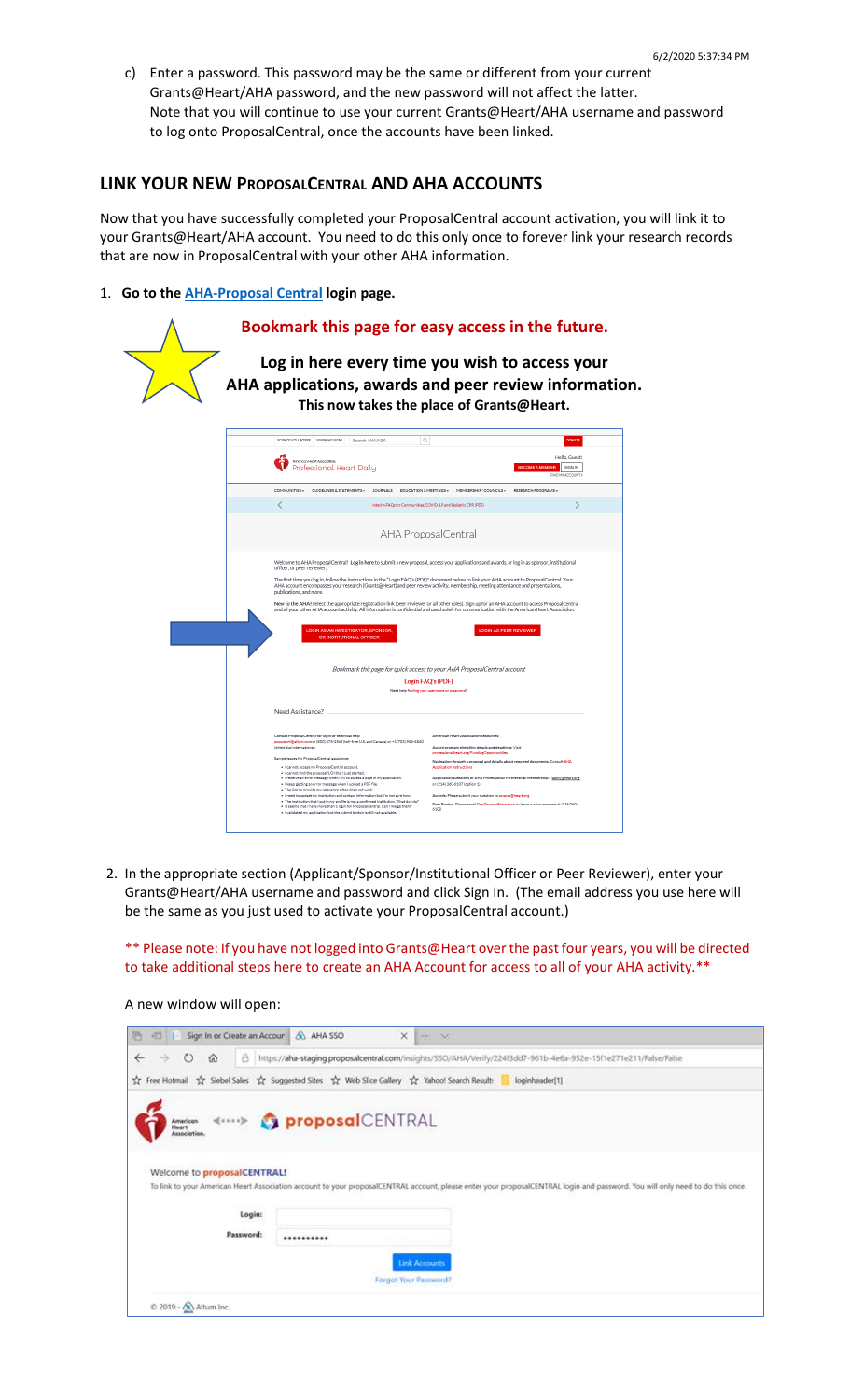- 6/2/2020 5:37:34 PM 3. Enter your Grants@Heart/AHA username and the password you entered in the last step (line 4c of the reset password step).
- 4. Click Link Accounts. The ProposalCentral homepage will open.

**PLEASE BOOKMARK THE [AHA-PROPOSAL CENTRAL](https://professional.heart.org/professional/ResearchPrograms/UCM_506014_AHA-ProposalCentral.jsp) PAGE Log in here every time you wish to access your**  AHA applications, awards and peer review information. This now takes the place of Grants@Heart.

## <span id="page-2-0"></span>**Grants@Heart User who already has an another ProposalCentral Account**

It is easy to link your AHA account and your existing ProposalCentral account. \*\*Both accounts must use the same email address.\*\* You just need to know your ProposalCentral password.

### 1. **Go to the [AHA-Proposal Central](https://professional.heart.org/professional/ResearchPrograms/UCM_506014_AHA-ProposalCentral.jsp) login page.**



| SCIENCE VOLUNTEER WARNING SIGNS                                                                                                                                                                                                                                                                               |                                                                                                                                                                                                                                                                 | Search AHA/ASA |  | Q                                                                       |                                                                                                       |                               |                                                                                     |                                   | <b>DONATE</b> |
|---------------------------------------------------------------------------------------------------------------------------------------------------------------------------------------------------------------------------------------------------------------------------------------------------------------|-----------------------------------------------------------------------------------------------------------------------------------------------------------------------------------------------------------------------------------------------------------------|----------------|--|-------------------------------------------------------------------------|-------------------------------------------------------------------------------------------------------|-------------------------------|-------------------------------------------------------------------------------------|-----------------------------------|---------------|
|                                                                                                                                                                                                                                                                                                               | American Heart Association.<br>ofessional Heart Dailu                                                                                                                                                                                                           |                |  |                                                                         |                                                                                                       |                               | <b>BECOME A MEMBER</b>                                                              | Hello, Guest!<br>FIND MY ACCOUNTS | SIGN IN       |
| COMMUNITIES.                                                                                                                                                                                                                                                                                                  | GUIDELINES & STATEMENTS -                                                                                                                                                                                                                                       |                |  | JOURNALS EDUCATION & MEETINGS - MEMBERSHIP/COUNCILS -                   |                                                                                                       |                               | RESEARCH PROGRAMS.                                                                  |                                   |               |
|                                                                                                                                                                                                                                                                                                               |                                                                                                                                                                                                                                                                 |                |  | Interim FAQs for Communities: COVID-19 and Pediatric CPR (PDF)          |                                                                                                       |                               |                                                                                     |                                   |               |
|                                                                                                                                                                                                                                                                                                               |                                                                                                                                                                                                                                                                 |                |  | AHA ProposalCentral                                                     |                                                                                                       |                               |                                                                                     |                                   |               |
| Welcome to AHA ProposalCentral! Log in here to submit a new proposal, access your applications and awards, or log in as sponsor, institutional<br>officer, or peer reviewer.                                                                                                                                  |                                                                                                                                                                                                                                                                 |                |  |                                                                         |                                                                                                       |                               |                                                                                     |                                   |               |
| The first time you log in, follow the instructions in the "Login FAQ's (PDF)" document below to link your AHA account to ProposalCentral. Your<br>AHA account encompasses your research (Grants@Heart) and peer review activity, membership, meeting attendance and presentations,<br>publications, and more. |                                                                                                                                                                                                                                                                 |                |  |                                                                         |                                                                                                       |                               |                                                                                     |                                   |               |
| New to the AHA? Select the appropriate registration link (peer reviewer or all other roles). Sign up for an AHA account to access ProposalCentral<br>and all your other AHA account activity. All information is confidential and used solely for communication with the American Heart Association.          |                                                                                                                                                                                                                                                                 |                |  |                                                                         |                                                                                                       |                               |                                                                                     |                                   |               |
|                                                                                                                                                                                                                                                                                                               | LOGIN AS AN INVESTIGATOR, SPONSOR,<br>OR INSTITUTIONAL OFFICER                                                                                                                                                                                                  |                |  |                                                                         |                                                                                                       | <b>LOGIN AS PEER REVIEWER</b> |                                                                                     |                                   |               |
|                                                                                                                                                                                                                                                                                                               |                                                                                                                                                                                                                                                                 |                |  |                                                                         |                                                                                                       |                               |                                                                                     |                                   |               |
|                                                                                                                                                                                                                                                                                                               |                                                                                                                                                                                                                                                                 |                |  | Bookmark this page for quick access to your AHA ProposalCentral account |                                                                                                       |                               |                                                                                     |                                   |               |
|                                                                                                                                                                                                                                                                                                               |                                                                                                                                                                                                                                                                 |                |  | Login FAQ's (PDF)<br>Need help finding your username or password?       |                                                                                                       |                               |                                                                                     |                                   |               |
| Need Assistance?                                                                                                                                                                                                                                                                                              |                                                                                                                                                                                                                                                                 |                |  |                                                                         |                                                                                                       |                               |                                                                                     |                                   |               |
| Contact ProposalCentral for login or technical help<br>pcsupport@altum.com or (800) 875-2562 (toll-free U.S. and Canada) or +1 (703) 964-5840                                                                                                                                                                 |                                                                                                                                                                                                                                                                 |                |  |                                                                         | American Heart Association Resources:                                                                 |                               |                                                                                     |                                   |               |
| (direct dial international)                                                                                                                                                                                                                                                                                   |                                                                                                                                                                                                                                                                 |                |  |                                                                         | Award program eligibility details and deadlines: Visit<br>professional.heart.org/FundingOpportunities |                               |                                                                                     |                                   |               |
| Sample issues for ProposalCentral assistance:                                                                                                                                                                                                                                                                 | · I cannot access my Proposal Central account.                                                                                                                                                                                                                  |                |  |                                                                         | <b>Application Instructions</b>                                                                       |                               | Navieation through a proposal and details about required documents: Consult AHA     |                                   |               |
|                                                                                                                                                                                                                                                                                                               | . I cannot find the proposal/LOI that I just started.<br>. I receive an error message when I try to access a page in my application.<br>. I keep getting an error message when I upload a PDF file.<br>. The link to provide my reference letter does not work. |                |  |                                                                         | or (214) 360-6107 (option 1)                                                                          |                               | Application questions or AHA Professional Partnership/Membership:   goply@heart.org |                                   |               |

2. In the appropriate section (Applicant/Sponsor/Institutional Officer or Peer Reviewer), enter your Grants@Heart/AHA username and password and click Sign In.

(This should be the same email address you use for your ProposalCentral account, too.)

\*\* Please note: If you have not logged into Grants@Heart over the past four years, you will be directed to take additional steps here to create an AHA Account for access to all of your AHA activity.\*\*